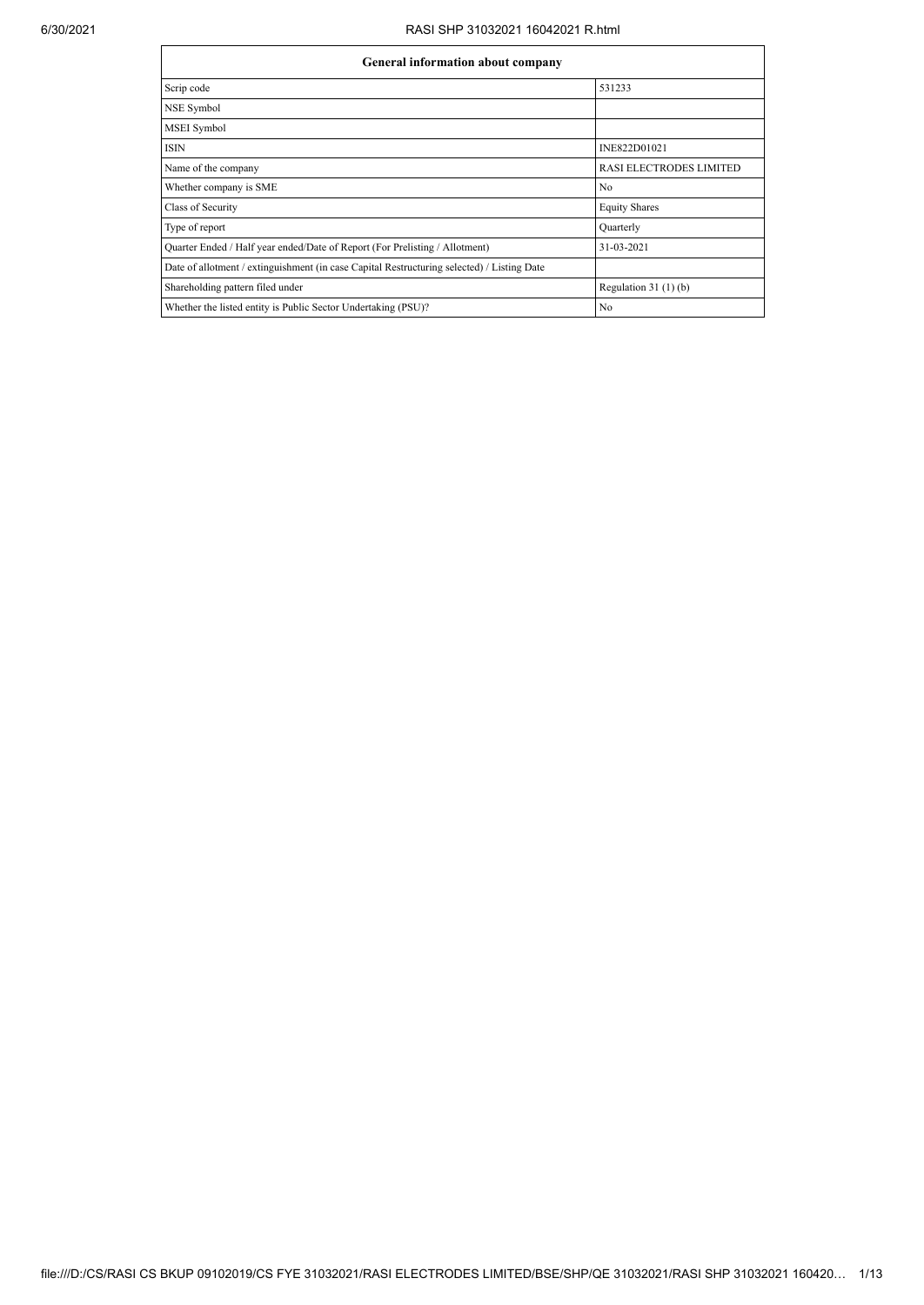|                | <b>Declaration</b>                                                                        |                |                                |                       |                             |  |  |  |  |  |
|----------------|-------------------------------------------------------------------------------------------|----------------|--------------------------------|-----------------------|-----------------------------|--|--|--|--|--|
| Sr.<br>No.     | Particular                                                                                | Yes/No         | Promoter and<br>Promoter Group | Public<br>shareholder | Non Promoter-<br>Non Public |  |  |  |  |  |
|                | Whether the Listed Entity has issued any partly paid up shares?                           | N <sub>0</sub> | N <sub>0</sub>                 | N <sub>o</sub>        | N <sub>0</sub>              |  |  |  |  |  |
| $\overline{2}$ | Whether the Listed Entity has issued any Convertible Securities                           | N <sub>0</sub> | N <sub>0</sub>                 | N <sub>0</sub>        | N <sub>0</sub>              |  |  |  |  |  |
| 3              | Whether the Listed Entity has issued any Warrants?                                        | N <sub>0</sub> | N <sub>0</sub>                 | N <sub>o</sub>        | N <sub>0</sub>              |  |  |  |  |  |
| 4              | Whether the Listed Entity has any shares against which<br>depository receipts are issued? | No.            | N <sub>0</sub>                 | No                    | N <sub>0</sub>              |  |  |  |  |  |
| 5              | Whether the Listed Entity has any shares in locked-in?                                    | N <sub>0</sub> | N <sub>0</sub>                 | N <sub>0</sub>        | N <sub>0</sub>              |  |  |  |  |  |
| 6              | Whether any shares held by promoters are pledge or otherwise<br>encumbered?               | N <sub>0</sub> | N <sub>0</sub>                 |                       |                             |  |  |  |  |  |
|                | Whether company has equity shares with differential voting<br>rights?                     | N <sub>0</sub> | N <sub>0</sub>                 | N <sub>0</sub>        | N <sub>0</sub>              |  |  |  |  |  |
| 8              | Whether the listed entity has any significant beneficial owner?                           | Yes            |                                |                       |                             |  |  |  |  |  |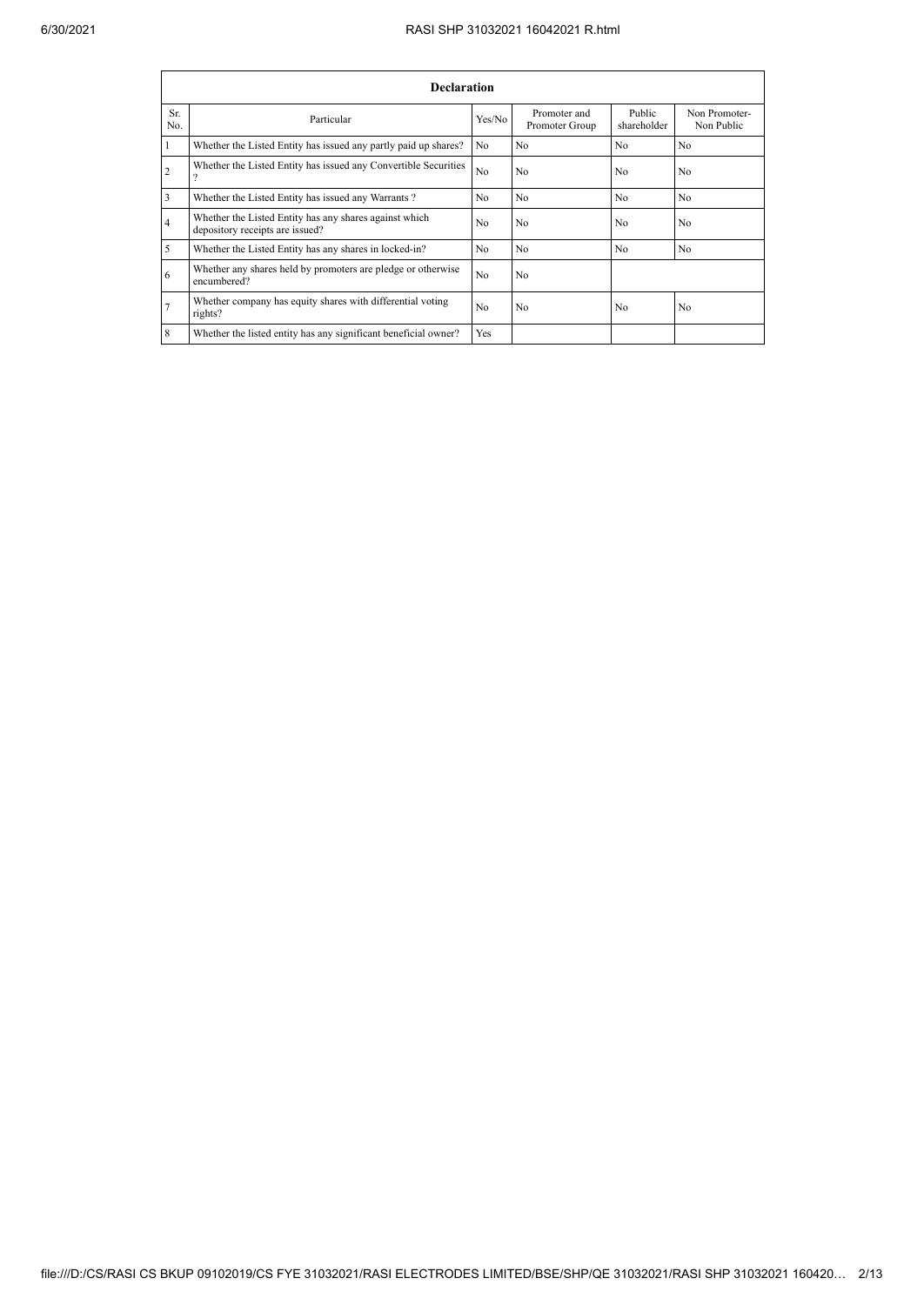| Table I - Summary Statement holding of specified securities |                                           |                  |                         |                             |                                              |                                            |                                                                            |                                                                  |               |          |                                   |
|-------------------------------------------------------------|-------------------------------------------|------------------|-------------------------|-----------------------------|----------------------------------------------|--------------------------------------------|----------------------------------------------------------------------------|------------------------------------------------------------------|---------------|----------|-----------------------------------|
|                                                             | Category                                  | No of<br>Nos. Of |                         | No. Of<br>Partly<br>paid-up | No. Of<br>shares                             | Total nos<br>shares                        | Shareholding as a<br>% of total no. of                                     | Number of Voting Rights held in each<br>class of securities (IX) |               |          |                                   |
| Category<br>(                                               | of<br>shareholder                         | shareholders     | fully paid<br>up equity | equity                      | underlying<br>Depository<br>Receipts<br>(VI) | held (VII)<br>$= (IV) +$<br>$(V)$ + $(VI)$ | shares (calculated<br>as per SCRR,<br>1957) (VIII) As a<br>% of $(A+B+C2)$ | No of Voting (XIV) Rights                                        |               |          | Total as a<br>$%$ of<br>$(A+B+C)$ |
|                                                             | (II)                                      | (III)            | shares<br>held $(IV)$   | shares<br>held<br>(V)       |                                              |                                            |                                                                            | Class eg:<br>X                                                   | Class<br>eg:y | Total    |                                   |
| (A)                                                         | Promoter<br>$\&$<br>Promoter<br>Group     | 7                | 8703550                 |                             |                                              | 8703550                                    | 27.96                                                                      | 8703550                                                          |               | 8703550  | 27.96                             |
| (B)                                                         | Public                                    | 3763             | 22426950                |                             |                                              | 22426950                                   | 72.04                                                                      | 22426950                                                         |               | 22426950 | 72.04                             |
| (C)                                                         | Non<br>Promoter-<br>Non Public            |                  |                         |                             |                                              |                                            |                                                                            |                                                                  |               |          |                                   |
| (C1)                                                        | <b>Shares</b><br>underlying<br><b>DRs</b> |                  |                         |                             |                                              |                                            |                                                                            |                                                                  |               |          |                                   |
| (C2)                                                        | Shares held<br>by<br>Employee<br>Trusts   |                  |                         |                             |                                              |                                            |                                                                            |                                                                  |               |          |                                   |
|                                                             | Total                                     | 3770             | 31130500                |                             |                                              | 31130500                                   | 100                                                                        | 31130500                                                         |               | 31130500 | 100                               |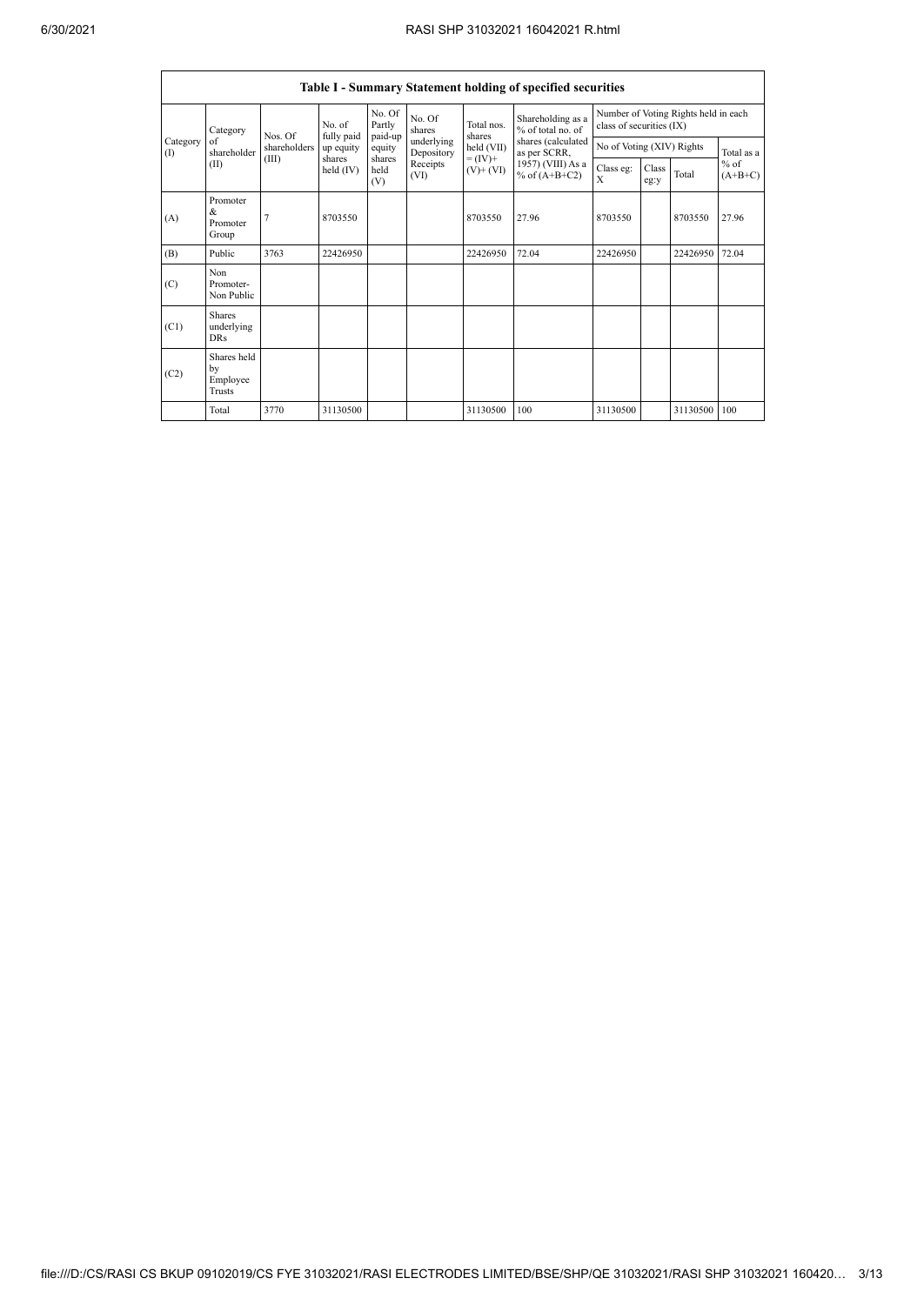| <b>Table I - Summary Statement holding of specified securities</b> |                                           |                                                      |                                                                      |                                                                                                               |                                                                                                                                                                                |                                        |                                                         |                                                                               |                                                         |                                       |
|--------------------------------------------------------------------|-------------------------------------------|------------------------------------------------------|----------------------------------------------------------------------|---------------------------------------------------------------------------------------------------------------|--------------------------------------------------------------------------------------------------------------------------------------------------------------------------------|----------------------------------------|---------------------------------------------------------|-------------------------------------------------------------------------------|---------------------------------------------------------|---------------------------------------|
| Category<br>(1)                                                    | Category<br>of<br>shareholder<br>(II)     | No. Of<br><b>Shares</b><br>Underlying<br>Outstanding | No. of<br>Shares<br>Underlying<br>Outstanding<br>Warrants<br>$(X_i)$ | No. Of Shares<br>Underlying<br>Outstanding<br>convertible<br>securities and<br>No. Of<br>Warrants (Xi)<br>(a) | Shareholding, as a %<br>assuming full<br>conversion of<br>convertible securities (<br>as a percentage of<br>diluted share capital)<br>$(XI)=(VII)+(X) As a %$<br>of $(A+B+C2)$ | Number of<br>Locked in<br>shares (XII) |                                                         | Number of<br><b>Shares</b><br>pledged or<br>otherwise<br>encumbered<br>(XIII) |                                                         | Number of<br>equity shares<br>held in |
|                                                                    |                                           | convertible<br>securities<br>(X)                     |                                                                      |                                                                                                               |                                                                                                                                                                                | No<br>(a)                              | As a<br>$%$ of<br>total<br><b>Shares</b><br>held<br>(b) | No.<br>(a)                                                                    | As a<br>$%$ of<br>total<br><b>Shares</b><br>held<br>(b) | dematerialized<br>form (XIV)          |
| (A)                                                                | Promoter<br>&<br>Promoter<br>Group        |                                                      |                                                                      |                                                                                                               | 27.96                                                                                                                                                                          |                                        |                                                         |                                                                               |                                                         | 8703550                               |
| (B)                                                                | Public                                    |                                                      |                                                                      |                                                                                                               | 72.04                                                                                                                                                                          |                                        |                                                         |                                                                               |                                                         | 21636655                              |
| (C)                                                                | Non<br>Promoter-<br>Non Public            |                                                      |                                                                      |                                                                                                               |                                                                                                                                                                                |                                        |                                                         |                                                                               |                                                         |                                       |
| (C1)                                                               | <b>Shares</b><br>underlying<br><b>DRs</b> |                                                      |                                                                      |                                                                                                               |                                                                                                                                                                                |                                        |                                                         |                                                                               |                                                         |                                       |
| (C2)                                                               | Shares held<br>by<br>Employee<br>Trusts   |                                                      |                                                                      |                                                                                                               |                                                                                                                                                                                |                                        |                                                         |                                                                               |                                                         |                                       |
|                                                                    | Total                                     |                                                      |                                                                      |                                                                                                               | 100                                                                                                                                                                            |                                        |                                                         |                                                                               |                                                         | 30340205                              |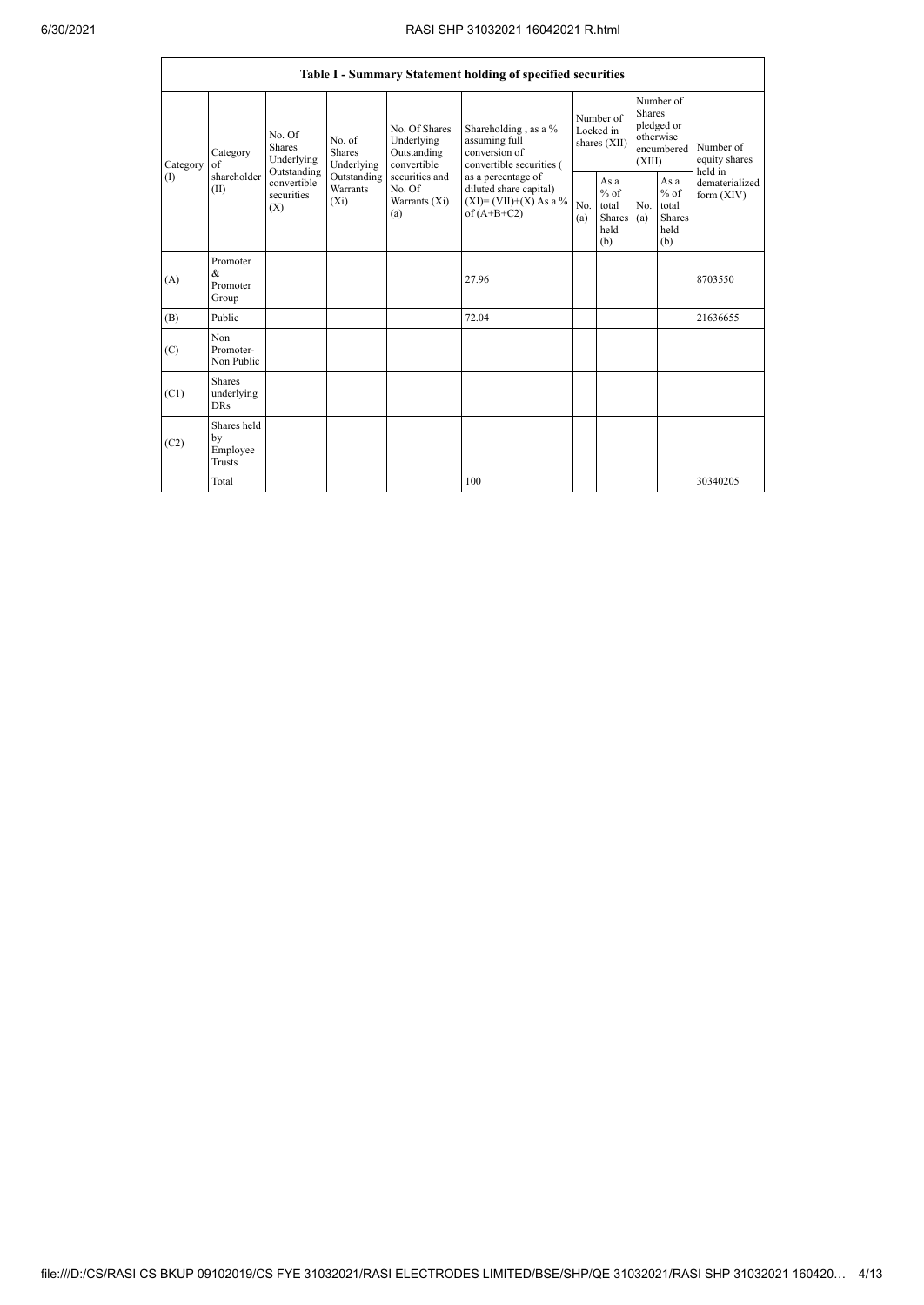|                                                                                                | Table II - Statement showing shareholding pattern of the Promoter and Promoter Group                                |                                  |                                             |                                 |                                    |                             |                                                  |                           |               |                                      |                           |
|------------------------------------------------------------------------------------------------|---------------------------------------------------------------------------------------------------------------------|----------------------------------|---------------------------------------------|---------------------------------|------------------------------------|-----------------------------|--------------------------------------------------|---------------------------|---------------|--------------------------------------|---------------------------|
|                                                                                                |                                                                                                                     |                                  |                                             | No.<br>Of                       | No. Of                             | Total nos.                  | Shareholding<br>as a % of<br>total no. of        | class of securities (IX)  |               | Number of Voting Rights held in each |                           |
| Sr.                                                                                            | Category &<br>Name of the<br>Shareholders (I)                                                                       | Nos. Of<br>shareholders<br>(III) | No. of<br>fully paid<br>up equity<br>shares | Partly<br>paid-<br>up<br>equity | shares<br>underlying<br>Depository | shares<br>held<br>$(VII) =$ | shares<br>(calculated<br>as per                  | No of Voting (XIV) Rights |               |                                      | Total<br>as a $%$<br>of   |
|                                                                                                |                                                                                                                     |                                  | held $(IV)$                                 | shares<br>held<br>(V)           | Receipts<br>(VI)                   | $(IV)+$<br>$(V)$ + $(VI)$   | SCRR,<br>1957) (VIII)<br>As a % of<br>$(A+B+C2)$ | Class eg:<br>Х            | Class<br>eg:y | Total                                | Total<br>Voting<br>rights |
| A                                                                                              | Table II - Statement showing shareholding pattern of the Promoter and Promoter Group                                |                                  |                                             |                                 |                                    |                             |                                                  |                           |               |                                      |                           |
| (1)                                                                                            | Indian                                                                                                              |                                  |                                             |                                 |                                    |                             |                                                  |                           |               |                                      |                           |
| (a)                                                                                            | Individuals/Hindu<br>undivided Family                                                                               | 6                                | 8453550                                     |                                 |                                    | 8453550                     | 27.16                                            | 8453550                   |               | 8453550                              | 27.16                     |
| (d)                                                                                            | Any Other<br>(specify)                                                                                              | $\mathbf{1}$                     | 250000                                      |                                 |                                    | 250000                      | 0.8                                              | 250000                    |               | 250000                               | 0.8                       |
| Sub-Total<br>(A)(1)                                                                            |                                                                                                                     | $\tau$                           | 8703550                                     |                                 |                                    | 8703550                     | 27.96                                            | 8703550                   |               | 8703550                              | 27.96                     |
| (2)                                                                                            | Foreign                                                                                                             |                                  |                                             |                                 |                                    |                             |                                                  |                           |               |                                      |                           |
| Total<br>Shareholding<br>of Promoter<br>and<br>Promoter<br>Group $(A)=$<br>$(A)(1)+(A)$<br>(2) |                                                                                                                     | $\overline{7}$                   | 8703550                                     |                                 |                                    | 8703550                     | 27.96                                            | 8703550                   |               | 8703550                              | 27.96                     |
| B                                                                                              | Table III - Statement showing shareholding pattern of the Public shareholder                                        |                                  |                                             |                                 |                                    |                             |                                                  |                           |               |                                      |                           |
| (1)                                                                                            | Institutions                                                                                                        |                                  |                                             |                                 |                                    |                             |                                                  |                           |               |                                      |                           |
| (3)                                                                                            | Non-institutions                                                                                                    |                                  |                                             |                                 |                                    |                             |                                                  |                           |               |                                      |                           |
| (a(i))                                                                                         | Individuals -<br>i.Individual<br>shareholders<br>holding nominal<br>share capital up<br>to Rs. 2 lakhs.             | 3503                             | 10639918                                    |                                 |                                    | 10639918 34.18              |                                                  | 10639918                  |               | 10639918                             | 34.18                     |
| (a(ii))                                                                                        | Individuals - ii.<br>Individual<br>shareholders<br>holding nominal<br>share capital in<br>excess of Rs. 2<br>lakhs. | 34                               | 9285362                                     |                                 |                                    | 9285362                     | 29.83                                            | 9285362                   |               | 9285362                              | 29.83                     |
| (e)                                                                                            | Any Other<br>(specify)                                                                                              | 226                              | 2501670                                     |                                 |                                    | 2501670                     | 8.04                                             | 2501670                   |               | 2501670                              | 8.04                      |
| Sub-Total<br>(B)(3)                                                                            |                                                                                                                     | 3763                             | 22426950                                    |                                 |                                    | 22426950                    | 72.04                                            | 22426950                  |               | 22426950                             | 72.04                     |
| <b>Total Public</b><br>Shareholding<br>$(B)=(B)(1)+$<br>$(B)(2)+(B)$<br>(3)                    |                                                                                                                     | 3763                             | 22426950                                    |                                 |                                    | 22426950 72.04              |                                                  | 22426950                  |               | 22426950                             | 72.04                     |
| $\mathbf C$                                                                                    | Table IV - Statement showing shareholding pattern of the Non Promoter- Non Public shareholder                       |                                  |                                             |                                 |                                    |                             |                                                  |                           |               |                                      |                           |
| Total (<br>$A+B+C2$ )                                                                          |                                                                                                                     | 3770                             | 31130500                                    |                                 |                                    | 31130500                    | 100                                              | 31130500                  |               | 31130500                             | 100                       |
| Total<br>$(A+B+C)$                                                                             |                                                                                                                     | 3770                             | 31130500                                    |                                 |                                    | 31130500                    | 100                                              | 31130500                  |               | 31130500                             | 100                       |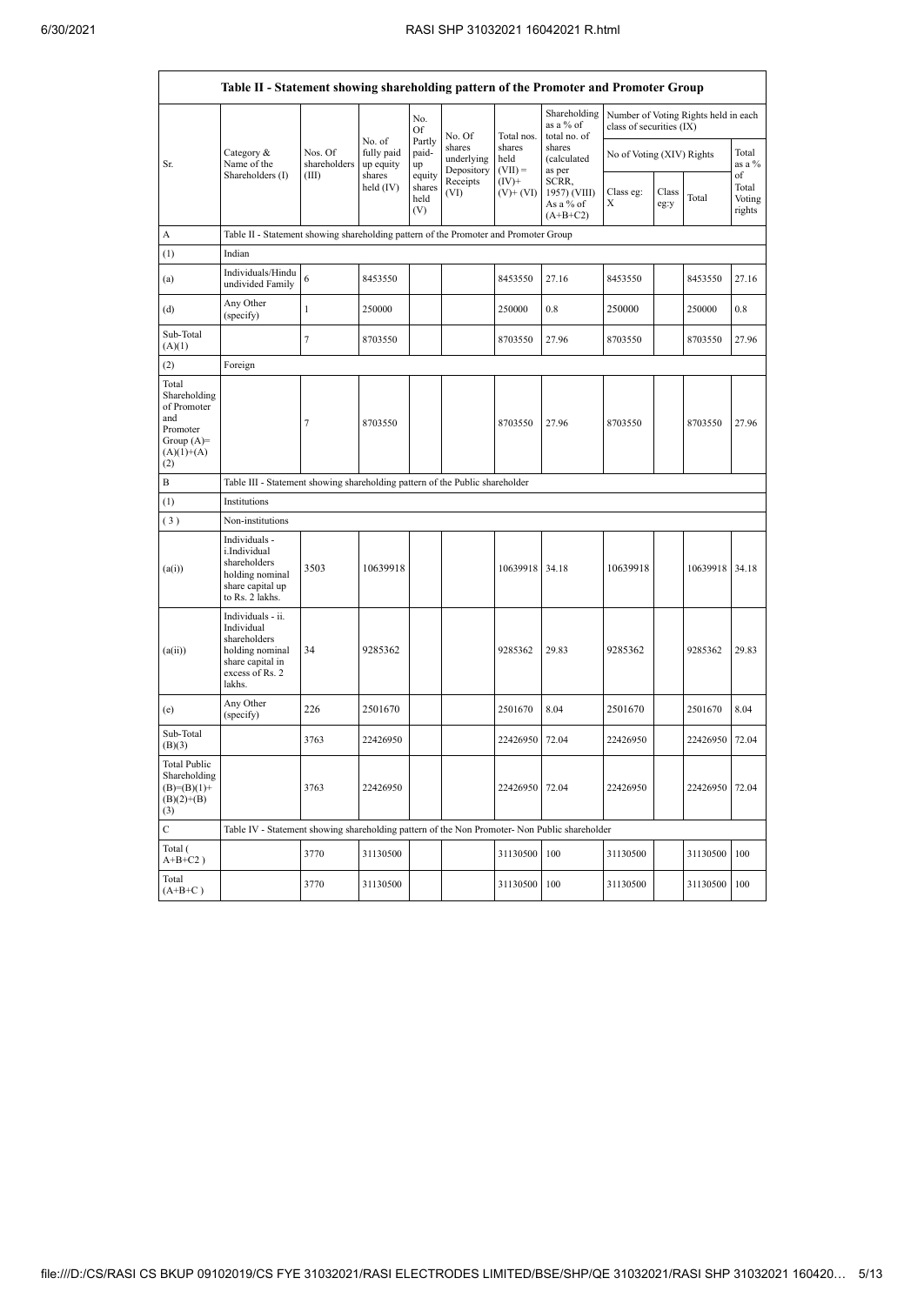| Table II - Statement showing shareholding pattern of the Promoter and Promoter Group    |                                                                  |                                    |                                                                                                                                                                                                                                                                                                                                                                                                                                                                                                      |                                                                                               |  |                                       |  |                                                         |                              |  |
|-----------------------------------------------------------------------------------------|------------------------------------------------------------------|------------------------------------|------------------------------------------------------------------------------------------------------------------------------------------------------------------------------------------------------------------------------------------------------------------------------------------------------------------------------------------------------------------------------------------------------------------------------------------------------------------------------------------------------|-----------------------------------------------------------------------------------------------|--|---------------------------------------|--|---------------------------------------------------------|------------------------------|--|
| Sr.                                                                                     | No. Of<br>No. of<br><b>Shares</b><br><b>Shares</b><br>Underlying | Underlying                         | Number of<br><b>Shares</b><br>Number of<br>pledged or<br>Locked in<br>No. Of Shares<br>otherwise<br>Shareholding, as a %<br>shares (XII)<br>Underlying<br>encumbered<br>assuming full conversion of<br>Outstanding<br>(XIII)<br>convertible securities (as a<br>convertible<br>percentage of diluted share<br>As a<br>securities and<br>capital) $(XI) = (VII)+(X) As$<br>$%$ of<br>No. Of Warrants<br>a % of $(A+B+C2)$<br>No.<br>total<br>No.<br>$(X_i)(a)$<br>Shares<br>(a)<br>(a)<br>held<br>(b) |                                                                                               |  | Number of<br>equity shares<br>held in |  |                                                         |                              |  |
|                                                                                         | Outstanding<br>convertible<br>securities<br>(X)                  | Outstanding<br>Warrants<br>$(X_i)$ |                                                                                                                                                                                                                                                                                                                                                                                                                                                                                                      |                                                                                               |  |                                       |  | As a<br>$%$ of<br>total<br><b>Shares</b><br>held<br>(b) | dematerialized<br>form (XIV) |  |
| A                                                                                       |                                                                  |                                    |                                                                                                                                                                                                                                                                                                                                                                                                                                                                                                      | Table II - Statement showing shareholding pattern of the Promoter and Promoter Group          |  |                                       |  |                                                         |                              |  |
| (1)                                                                                     | Indian                                                           |                                    |                                                                                                                                                                                                                                                                                                                                                                                                                                                                                                      |                                                                                               |  |                                       |  |                                                         |                              |  |
| (a)                                                                                     |                                                                  |                                    |                                                                                                                                                                                                                                                                                                                                                                                                                                                                                                      | 27.16                                                                                         |  |                                       |  |                                                         | 8453550                      |  |
| (d)                                                                                     |                                                                  |                                    |                                                                                                                                                                                                                                                                                                                                                                                                                                                                                                      | 0.8                                                                                           |  |                                       |  |                                                         | 250000                       |  |
| Sub-Total (A)<br>(1)                                                                    |                                                                  |                                    |                                                                                                                                                                                                                                                                                                                                                                                                                                                                                                      | 27.96                                                                                         |  |                                       |  |                                                         | 8703550                      |  |
| (2)                                                                                     | Foreign                                                          |                                    |                                                                                                                                                                                                                                                                                                                                                                                                                                                                                                      |                                                                                               |  |                                       |  |                                                         |                              |  |
| Total<br>Shareholding<br>of Promoter<br>and Promoter<br>Group $(A)=$<br>$(A)(1)+(A)(2)$ |                                                                  |                                    |                                                                                                                                                                                                                                                                                                                                                                                                                                                                                                      | 27.96                                                                                         |  |                                       |  |                                                         | 8703550                      |  |
| B                                                                                       |                                                                  |                                    |                                                                                                                                                                                                                                                                                                                                                                                                                                                                                                      | Table III - Statement showing shareholding pattern of the Public shareholder                  |  |                                       |  |                                                         |                              |  |
| (1)                                                                                     | Institutions                                                     |                                    |                                                                                                                                                                                                                                                                                                                                                                                                                                                                                                      |                                                                                               |  |                                       |  |                                                         |                              |  |
| (3)                                                                                     | Non-institutions                                                 |                                    |                                                                                                                                                                                                                                                                                                                                                                                                                                                                                                      |                                                                                               |  |                                       |  |                                                         |                              |  |
| (a(i))                                                                                  |                                                                  |                                    |                                                                                                                                                                                                                                                                                                                                                                                                                                                                                                      | 34.18                                                                                         |  |                                       |  |                                                         | 10091823                     |  |
| (a(ii))                                                                                 |                                                                  |                                    |                                                                                                                                                                                                                                                                                                                                                                                                                                                                                                      | 29.83                                                                                         |  |                                       |  |                                                         | 9285362                      |  |
| (e)                                                                                     |                                                                  |                                    |                                                                                                                                                                                                                                                                                                                                                                                                                                                                                                      | 8.04                                                                                          |  |                                       |  |                                                         | 2259470                      |  |
| Sub-Total (B)<br>(3)                                                                    |                                                                  |                                    |                                                                                                                                                                                                                                                                                                                                                                                                                                                                                                      | 72.04                                                                                         |  |                                       |  |                                                         | 21636655                     |  |
| <b>Total Public</b><br>Shareholding<br>$(B)= (B)(1) +$<br>$(B)(2)+(B)(3)$               |                                                                  |                                    |                                                                                                                                                                                                                                                                                                                                                                                                                                                                                                      | 72.04                                                                                         |  |                                       |  |                                                         | 21636655                     |  |
| C                                                                                       |                                                                  |                                    |                                                                                                                                                                                                                                                                                                                                                                                                                                                                                                      | Table IV - Statement showing shareholding pattern of the Non Promoter- Non Public shareholder |  |                                       |  |                                                         |                              |  |
| Total (<br>$A+B+C2$ )                                                                   |                                                                  |                                    |                                                                                                                                                                                                                                                                                                                                                                                                                                                                                                      | 100                                                                                           |  |                                       |  |                                                         | 30340205                     |  |
| Total (A+B+C<br>$\lambda$                                                               |                                                                  |                                    |                                                                                                                                                                                                                                                                                                                                                                                                                                                                                                      | 100                                                                                           |  |                                       |  |                                                         | 30340205                     |  |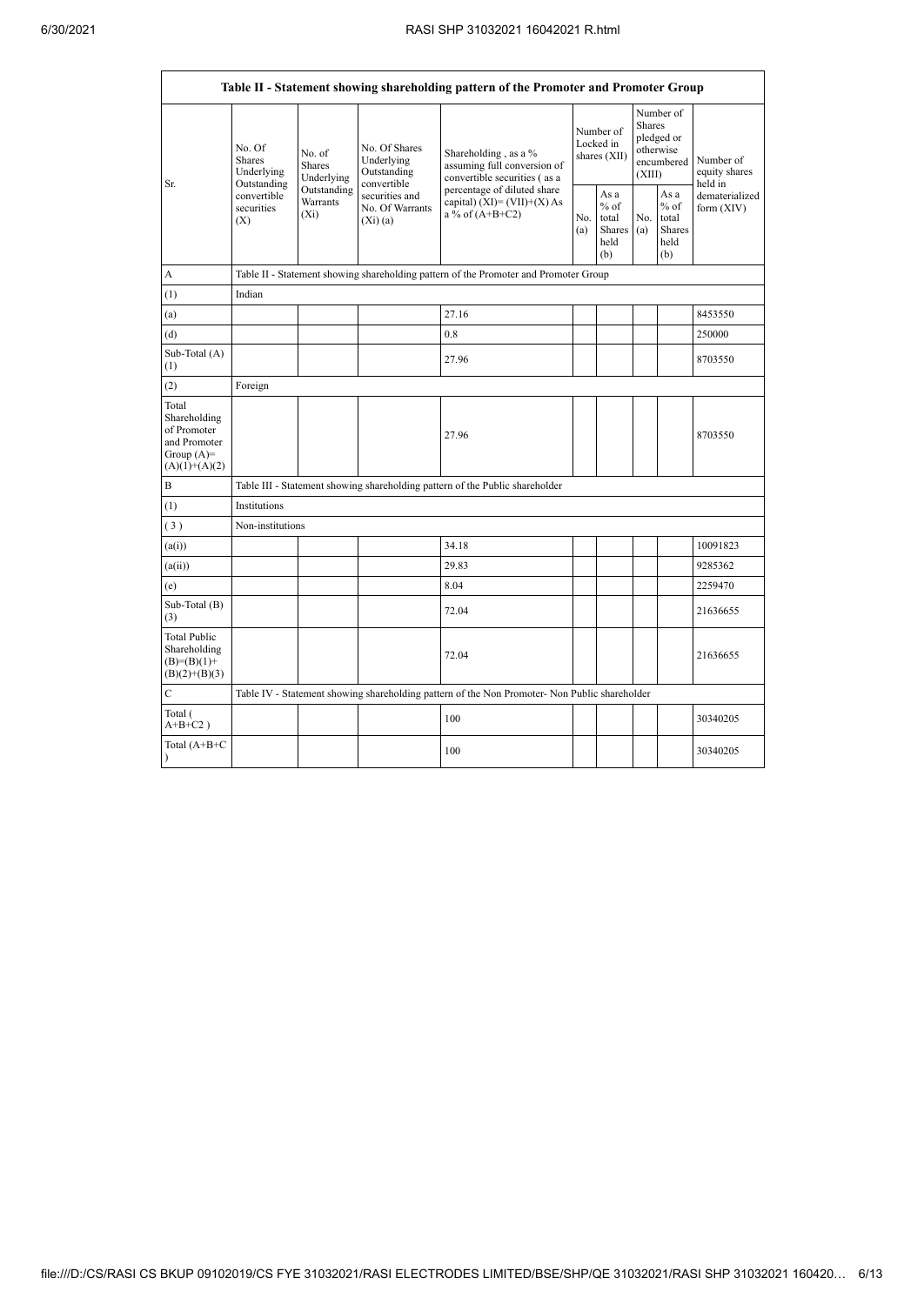| Individuals/Hindu undivided Family                                                                                                                                                         |                                                               |                    |                      |                             |                                     |                    |  |  |  |  |
|--------------------------------------------------------------------------------------------------------------------------------------------------------------------------------------------|---------------------------------------------------------------|--------------------|----------------------|-----------------------------|-------------------------------------|--------------------|--|--|--|--|
| Searial No.                                                                                                                                                                                | $\mathbf{1}$                                                  | $\overline{c}$     | 3                    | $\overline{4}$              | 5                                   | 6                  |  |  |  |  |
| Name of the<br>Shareholders (I)                                                                                                                                                            | <b>B POPATLAL</b><br><b>KOTHARI</b>                           | P NITYA<br>KOTHARI | P MANJULA<br>KOTHARI | P KASHYAP<br><b>KOTHARI</b> | POPATLAL KOTHARI<br><b>AND SONS</b> | RUCHI N<br>KOTHARI |  |  |  |  |
| PAN (II)                                                                                                                                                                                   | AAIPK7746D                                                    | AANPK2428F         | AAIPK7745A           | AAOPK0675M                  | AAAHP2895Q                          | AFIPJ0913Q         |  |  |  |  |
| No. of fully paid<br>up equity shares<br>held (IV)                                                                                                                                         | 4962030                                                       | 1061485            | 882700               | 1213065                     | 218570                              | 115700             |  |  |  |  |
| No. Of Partly paid-<br>up equity shares<br>held (V)                                                                                                                                        |                                                               |                    |                      |                             |                                     |                    |  |  |  |  |
| No. Of shares<br>underlying<br>Depository<br>Receipts (VI)                                                                                                                                 |                                                               |                    |                      |                             |                                     |                    |  |  |  |  |
| Total nos. shares<br>held $(VII) = (IV) +$<br>$(V)$ + $(VI)$                                                                                                                               | 4962030                                                       | 1061485            | 882700               | 1213065                     | 218570                              | 115700             |  |  |  |  |
| Shareholding as a<br>% of total no. of<br>shares (calculated<br>as per SCRR,<br>1957) (VIII) As a<br>% of $(A+B+C2)$                                                                       | 15.94                                                         | 3.41               | 2.84                 | 3.9                         | 0.7                                 | 0.37               |  |  |  |  |
|                                                                                                                                                                                            | Number of Voting Rights held in each class of securities (IX) |                    |                      |                             |                                     |                    |  |  |  |  |
| Class eg:X                                                                                                                                                                                 | 4962030                                                       | 1061485            | 882700               | 1213065                     | 218570                              | 115700             |  |  |  |  |
| Class eg:y                                                                                                                                                                                 |                                                               |                    |                      |                             |                                     |                    |  |  |  |  |
| Total                                                                                                                                                                                      | 4962030                                                       | 1061485            | 882700               | 1213065                     | 218570                              | 115700             |  |  |  |  |
| Total as a % of<br><b>Total Voting rights</b>                                                                                                                                              | 15.94                                                         | 3.41               | 2.84                 | 3.9                         | 0.7                                 | 0.37               |  |  |  |  |
| No. Of Shares<br>Underlying<br>Outstanding<br>convertible<br>securities (X)                                                                                                                |                                                               |                    |                      |                             |                                     |                    |  |  |  |  |
| No. of Shares<br>Underlying<br>Outstanding<br>Warrants (Xi)                                                                                                                                |                                                               |                    |                      |                             |                                     |                    |  |  |  |  |
| No. Of Shares<br>Underlying<br>Outstanding<br>convertible<br>securities and No.<br>Of Warrants (Xi)<br>(a)                                                                                 |                                                               |                    |                      |                             |                                     |                    |  |  |  |  |
| Shareholding, as a<br>% assuming full<br>conversion of<br>convertible<br>securities (as a<br>percentage of<br>diluted share<br>capital) $(XI)=$<br>$(VII)+(Xi)(a)$ As a<br>% of $(A+B+C2)$ | 15.94                                                         | 3.41               | 2.84                 | 3.9                         | 0.7                                 | 0.37               |  |  |  |  |
| Number of Locked in shares (XII)                                                                                                                                                           |                                                               |                    |                      |                             |                                     |                    |  |  |  |  |
| No. (a)                                                                                                                                                                                    |                                                               |                    |                      |                             |                                     |                    |  |  |  |  |
| As a % of total<br>Shares held (b)                                                                                                                                                         |                                                               |                    |                      |                             |                                     |                    |  |  |  |  |
|                                                                                                                                                                                            | Number of Shares pledged or otherwise encumbered (XIII)       |                    |                      |                             |                                     |                    |  |  |  |  |
| No. (a)                                                                                                                                                                                    |                                                               |                    |                      |                             |                                     |                    |  |  |  |  |
| As a % of total<br>Shares held (b)                                                                                                                                                         |                                                               |                    |                      |                             |                                     |                    |  |  |  |  |
| Number of equity<br>shares held in<br>dematerialized<br>form (XIV)                                                                                                                         | 4962030                                                       | 1061485            | 882700               | 1213065                     | 218570                              | 115700             |  |  |  |  |
| Reason for not providing PAN                                                                                                                                                               |                                                               |                    |                      |                             |                                     |                    |  |  |  |  |
| Reason for not<br>providing PAN                                                                                                                                                            |                                                               |                    |                      |                             |                                     |                    |  |  |  |  |
| Shareholder type                                                                                                                                                                           | Promoter                                                      | Promoter           | Promoter             | Promoter                    | Promoter                            | Promoter           |  |  |  |  |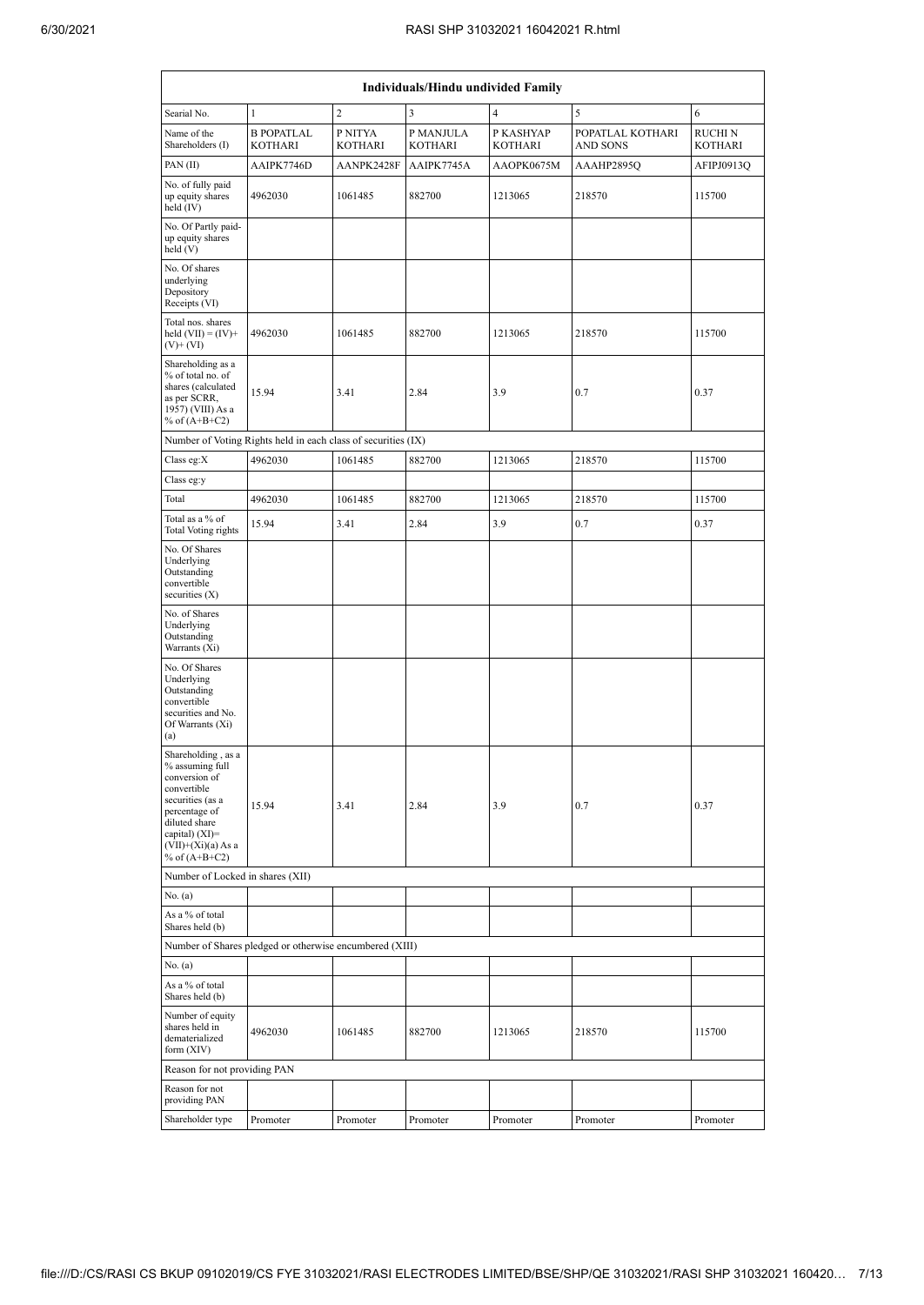| Individuals/Hindu undivided Family                                                                                                                                                          |                                                               |  |  |  |  |  |  |  |
|---------------------------------------------------------------------------------------------------------------------------------------------------------------------------------------------|---------------------------------------------------------------|--|--|--|--|--|--|--|
| Searial No.                                                                                                                                                                                 |                                                               |  |  |  |  |  |  |  |
| Name of the<br>Shareholders (I)                                                                                                                                                             | Click here to go back                                         |  |  |  |  |  |  |  |
| PAN (II)                                                                                                                                                                                    | Total                                                         |  |  |  |  |  |  |  |
| No. of fully paid<br>up equity shares<br>held $(IV)$                                                                                                                                        | 8453550                                                       |  |  |  |  |  |  |  |
| No. Of Partly paid-<br>up equity shares<br>held (V)                                                                                                                                         |                                                               |  |  |  |  |  |  |  |
| No. Of shares<br>underlying<br>Depository<br>Receipts (VI)                                                                                                                                  |                                                               |  |  |  |  |  |  |  |
| Total nos. shares<br>held $(VII) = (IV) +$<br>$(V)$ + $(VI)$                                                                                                                                | 8453550                                                       |  |  |  |  |  |  |  |
| Shareholding as a<br>% of total no. of<br>shares (calculated<br>as per SCRR,<br>1957) (VIII) As a<br>% of $(A+B+C2)$                                                                        | 27.16                                                         |  |  |  |  |  |  |  |
|                                                                                                                                                                                             | Number of Voting Rights held in each class of securities (IX) |  |  |  |  |  |  |  |
| Class eg:X                                                                                                                                                                                  | 8453550                                                       |  |  |  |  |  |  |  |
| Class eg:y                                                                                                                                                                                  |                                                               |  |  |  |  |  |  |  |
| Total                                                                                                                                                                                       | 8453550                                                       |  |  |  |  |  |  |  |
| Total as a % of<br><b>Total Voting rights</b>                                                                                                                                               | 27.16                                                         |  |  |  |  |  |  |  |
| No. Of Shares<br>Underlying<br>Outstanding<br>convertible<br>securities (X)                                                                                                                 |                                                               |  |  |  |  |  |  |  |
| No. of Shares<br>Underlying<br>Outstanding<br>Warrants (Xi)                                                                                                                                 |                                                               |  |  |  |  |  |  |  |
| No. Of Shares<br>Underlying<br>Outstanding<br>convertible<br>securities and No.<br>Of Warrants (Xi)<br>(a)                                                                                  |                                                               |  |  |  |  |  |  |  |
| Shareholding, as a<br>% assuming full<br>conversion of<br>convertible<br>securities (as a<br>percentage of<br>diluted share<br>capital) $(XI)$ =<br>$(VII)+(Xi)(a)$ As a<br>% of $(A+B+C2)$ | 27.16                                                         |  |  |  |  |  |  |  |
| Number of Locked in shares (XII)                                                                                                                                                            |                                                               |  |  |  |  |  |  |  |
| No. (a)                                                                                                                                                                                     |                                                               |  |  |  |  |  |  |  |
| As a % of total<br>Shares held (b)                                                                                                                                                          |                                                               |  |  |  |  |  |  |  |
|                                                                                                                                                                                             | Number of Shares pledged or otherwise encumbered (XIII)       |  |  |  |  |  |  |  |
| No. (a)                                                                                                                                                                                     |                                                               |  |  |  |  |  |  |  |
| As a % of total<br>Shares held (b)                                                                                                                                                          |                                                               |  |  |  |  |  |  |  |
| Number of equity<br>shares held in<br>dematerialized<br>form (XIV)                                                                                                                          | 8453550                                                       |  |  |  |  |  |  |  |
| Reason for not providing PAN                                                                                                                                                                |                                                               |  |  |  |  |  |  |  |
| Reason for not<br>providing PAN                                                                                                                                                             |                                                               |  |  |  |  |  |  |  |
| Shareholder type                                                                                                                                                                            |                                                               |  |  |  |  |  |  |  |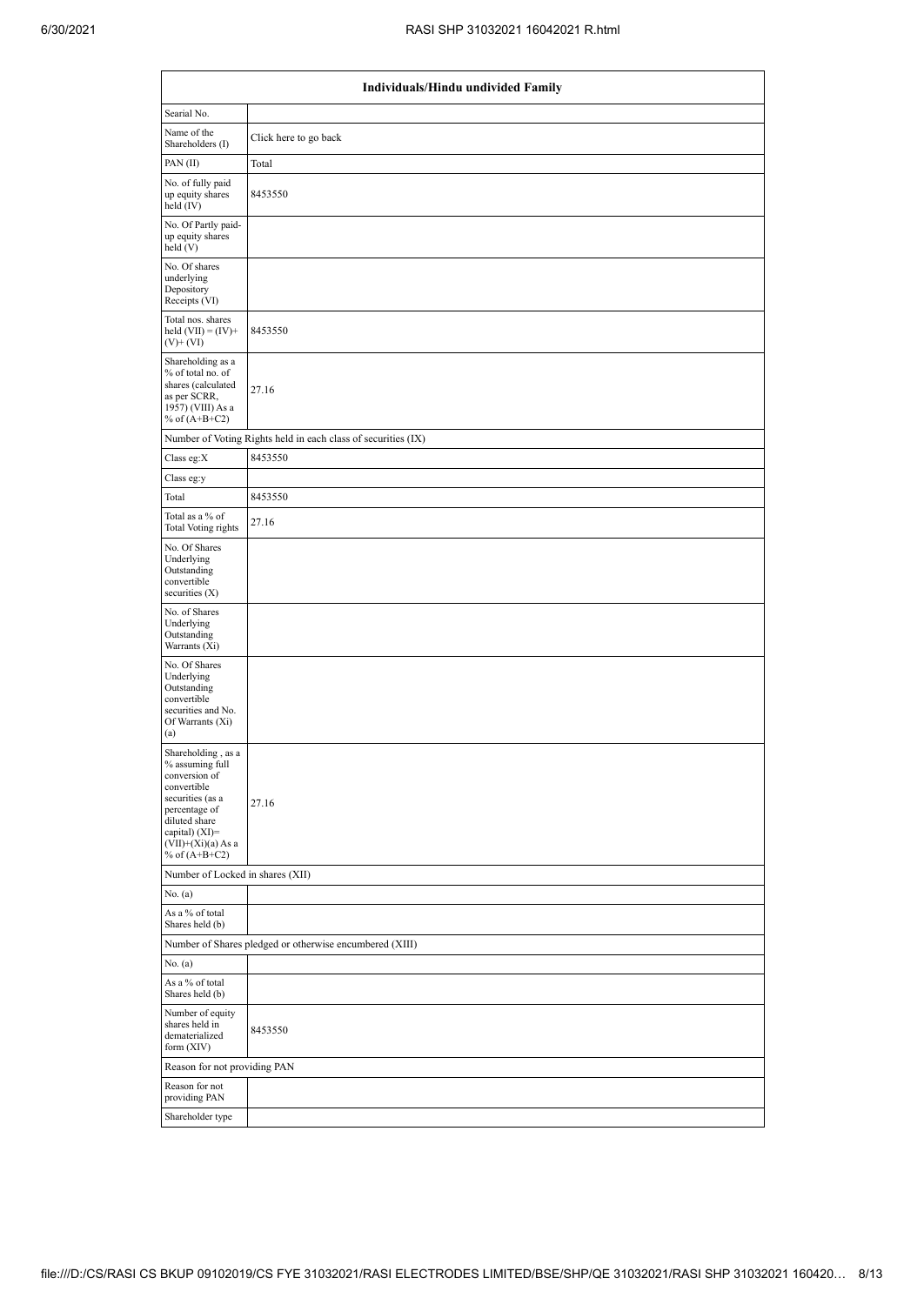| Any Other (specify)                                                                                                                                                                    |                                                               |                       |  |  |  |  |  |  |  |
|----------------------------------------------------------------------------------------------------------------------------------------------------------------------------------------|---------------------------------------------------------------|-----------------------|--|--|--|--|--|--|--|
| Searial No.                                                                                                                                                                            | $\mathbf{1}$                                                  |                       |  |  |  |  |  |  |  |
| Category                                                                                                                                                                               | <b>Bodies Corporate</b>                                       | Click here to go back |  |  |  |  |  |  |  |
| Name of the<br>Shareholders (I)                                                                                                                                                        | <b>BPK DEVELOPERS P LTD</b>                                   |                       |  |  |  |  |  |  |  |
| PAN (II)                                                                                                                                                                               | AAHFB9968P                                                    | Total                 |  |  |  |  |  |  |  |
| No. of the<br>Shareholders (I)                                                                                                                                                         | 1                                                             | $\mathbf{1}$          |  |  |  |  |  |  |  |
| No. of fully paid<br>up equity shares<br>held $(IV)$                                                                                                                                   | 250000                                                        | 250000                |  |  |  |  |  |  |  |
| No. Of Partly paid-<br>up equity shares<br>held (V)                                                                                                                                    |                                                               |                       |  |  |  |  |  |  |  |
| No. Of shares<br>underlying<br>Depository<br>Receipts (VI)                                                                                                                             |                                                               |                       |  |  |  |  |  |  |  |
| Total nos. shares<br>held $(VII) = (IV) +$<br>$(V)$ + $(VI)$                                                                                                                           | 250000                                                        | 250000                |  |  |  |  |  |  |  |
| Shareholding as a<br>% of total no. of<br>shares (calculated<br>as per SCRR,<br>1957) (VIII) As a<br>% of $(A+B+C2)$                                                                   | 0.8                                                           | 0.8                   |  |  |  |  |  |  |  |
|                                                                                                                                                                                        | Number of Voting Rights held in each class of securities (IX) |                       |  |  |  |  |  |  |  |
| Class eg: X                                                                                                                                                                            | 250000                                                        | 250000                |  |  |  |  |  |  |  |
| Class eg:y                                                                                                                                                                             |                                                               |                       |  |  |  |  |  |  |  |
| Total                                                                                                                                                                                  | 250000                                                        | 250000                |  |  |  |  |  |  |  |
| Total as a % of<br><b>Total Voting rights</b>                                                                                                                                          | 0.8                                                           | 0.8                   |  |  |  |  |  |  |  |
| No. Of Shares<br>Underlying<br>Outstanding<br>convertible<br>securities $(X)$                                                                                                          |                                                               |                       |  |  |  |  |  |  |  |
| No. of Shares<br>Underlying<br>Outstanding<br>Warrants (Xi)                                                                                                                            |                                                               |                       |  |  |  |  |  |  |  |
| No. Of Shares<br>Underlying<br>Outstanding<br>convertible<br>securities and No.<br>Of Warrants (Xi)<br>(a)                                                                             |                                                               |                       |  |  |  |  |  |  |  |
| Shareholding, as a<br>% assuming full<br>conversion of<br>convertible<br>securities (as a<br>percentage of<br>diluted share<br>capital) $(XI)=$<br>$(VII)+(X)$ As a %<br>of $(A+B+C2)$ | 0.8                                                           | 0.8                   |  |  |  |  |  |  |  |
| Number of Locked in shares (XII)                                                                                                                                                       |                                                               |                       |  |  |  |  |  |  |  |
| No. (a)                                                                                                                                                                                |                                                               |                       |  |  |  |  |  |  |  |
| As a % of total<br>Shares held (b)                                                                                                                                                     |                                                               |                       |  |  |  |  |  |  |  |
|                                                                                                                                                                                        | Number of Shares pledged or otherwise encumbered (XIII)       |                       |  |  |  |  |  |  |  |
| No. (a)<br>As a % of total                                                                                                                                                             |                                                               |                       |  |  |  |  |  |  |  |
| Shares held (b)<br>Number of equity<br>shares held in<br>dematerialized<br>form (XIV)                                                                                                  | 250000                                                        | 250000                |  |  |  |  |  |  |  |
| Reason for not providing PAN                                                                                                                                                           |                                                               |                       |  |  |  |  |  |  |  |
| Reason for not<br>providing PAN                                                                                                                                                        |                                                               |                       |  |  |  |  |  |  |  |
| Shareholder type                                                                                                                                                                       | Promoter Group                                                |                       |  |  |  |  |  |  |  |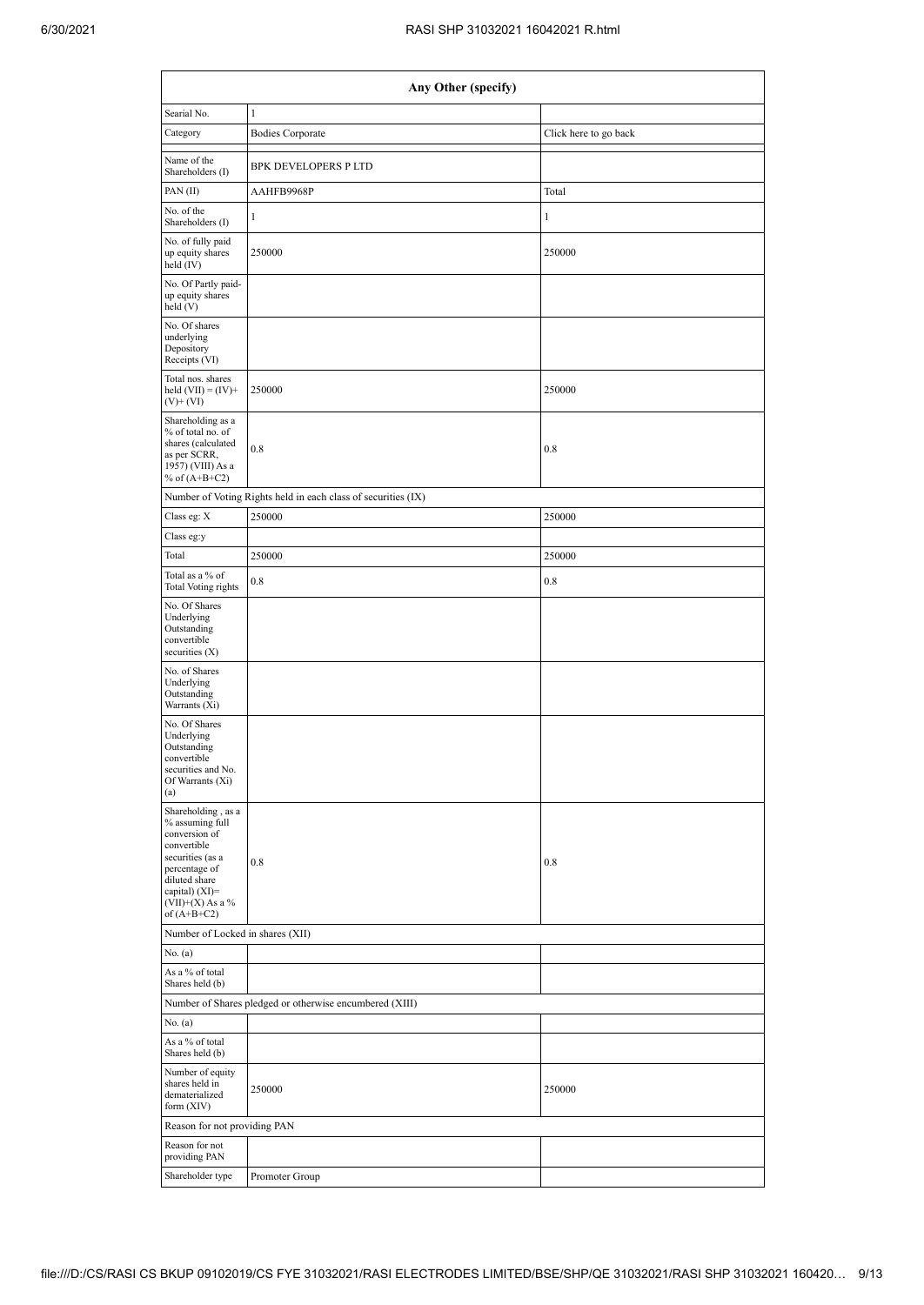| Individuals - ii. Individual shareholders holding nominal share capital in excess of Rs. 2 lakhs.                                                                                      |                                                               |                                      |                             |                                  |                                  |                                  |  |  |  |  |
|----------------------------------------------------------------------------------------------------------------------------------------------------------------------------------------|---------------------------------------------------------------|--------------------------------------|-----------------------------|----------------------------------|----------------------------------|----------------------------------|--|--|--|--|
| Searial No.                                                                                                                                                                            | $\mathbf{1}$                                                  | $\overline{2}$                       | 3                           | $\overline{4}$                   | 5                                | 6                                |  |  |  |  |
| Name of the<br>Shareholders (I)                                                                                                                                                        | CHANDRAKALA<br><b>KOTHARI</b>                                 | <b>UTTAM KUAMR</b><br><b>KOTHARI</b> | <b>B RANJEET</b><br>KOTHARI | <b>JALPA HITESH</b><br>DHARAMSHI | <b>PANKAJ</b><br><b>KOTHARIT</b> | <b>SWETHAP</b><br><b>KOTHARI</b> |  |  |  |  |
| PAN (II)                                                                                                                                                                               | AAEPC5084C                                                    | AAFPK4604H                           | AAKPK6088N                  | AGKPD4461A                       | AITPP5447M                       | AUWPK3147O                       |  |  |  |  |
| No. of fully paid<br>up equity shares<br>held (IV)                                                                                                                                     | 992445                                                        | 650540                               | 990000                      | 616547                           | 478088                           | 378413                           |  |  |  |  |
| No. Of Partly paid-<br>up equity shares<br>held (V)                                                                                                                                    |                                                               |                                      |                             |                                  |                                  |                                  |  |  |  |  |
| No. Of shares<br>underlying<br>Depository<br>Receipts (VI)                                                                                                                             |                                                               |                                      |                             |                                  |                                  |                                  |  |  |  |  |
| Total nos. shares<br>held $(VII) = (IV) +$<br>$(V)$ + $(VI)$                                                                                                                           | 992445                                                        | 650540                               | 990000                      | 616547                           | 478088                           | 378413                           |  |  |  |  |
| Shareholding as a<br>% of total no. of<br>shares (calculated<br>as per SCRR,<br>1957) (VIII) As a<br>% of $(A+B+C2)$                                                                   | 3.19                                                          | 2.09                                 | 3.18                        | 1.98                             | 1.54                             | 1.22                             |  |  |  |  |
|                                                                                                                                                                                        | Number of Voting Rights held in each class of securities (IX) |                                      |                             |                                  |                                  |                                  |  |  |  |  |
| Class eg: X                                                                                                                                                                            | 992445                                                        | 650540                               | 990000                      | 616547                           | 478088                           | 378413                           |  |  |  |  |
| Class eg:y                                                                                                                                                                             |                                                               |                                      |                             |                                  |                                  |                                  |  |  |  |  |
| Total                                                                                                                                                                                  | 992445                                                        | 650540                               | 990000                      | 616547                           | 478088                           | 378413                           |  |  |  |  |
| Total as a % of<br><b>Total Voting rights</b>                                                                                                                                          | 3.19                                                          | 2.09                                 | 3.18                        | 1.98                             | 1.54                             | 1.22                             |  |  |  |  |
| No. Of Shares<br>Underlying<br>Outstanding<br>convertible<br>securities (X)                                                                                                            |                                                               |                                      |                             |                                  |                                  |                                  |  |  |  |  |
| No. of Shares<br>Underlying<br>Outstanding<br>Warrants (Xi)                                                                                                                            |                                                               |                                      |                             |                                  |                                  |                                  |  |  |  |  |
| No. Of Shares<br>Underlying<br>Outstanding<br>convertible<br>securities and No.<br>Of Warrants (Xi)<br>(a)                                                                             |                                                               |                                      |                             |                                  |                                  |                                  |  |  |  |  |
| Shareholding, as a<br>% assuming full<br>conversion of<br>convertible<br>securities (as a<br>percentage of<br>diluted share<br>capital) $(XI)=$<br>$(VII)+(X)$ As a %<br>of $(A+B+C2)$ | 3.19                                                          | 2.09                                 | 3.18                        | 1.98                             | 1.54                             | 1.22                             |  |  |  |  |
| Number of Locked in shares (XII)                                                                                                                                                       |                                                               |                                      |                             |                                  |                                  |                                  |  |  |  |  |
| No. (a)                                                                                                                                                                                |                                                               |                                      |                             |                                  |                                  |                                  |  |  |  |  |
| As a % of total<br>Shares held (b)                                                                                                                                                     |                                                               |                                      |                             |                                  |                                  |                                  |  |  |  |  |
| Number of equity<br>shares held in<br>dematerialized<br>form (XIV)                                                                                                                     | 992445                                                        | 650540                               | 990000                      | 616547                           | 478088                           | 378413                           |  |  |  |  |
| Reason for not providing PAN                                                                                                                                                           |                                                               |                                      |                             |                                  |                                  |                                  |  |  |  |  |
| Reason for not<br>providing PAN                                                                                                                                                        |                                                               |                                      |                             |                                  |                                  |                                  |  |  |  |  |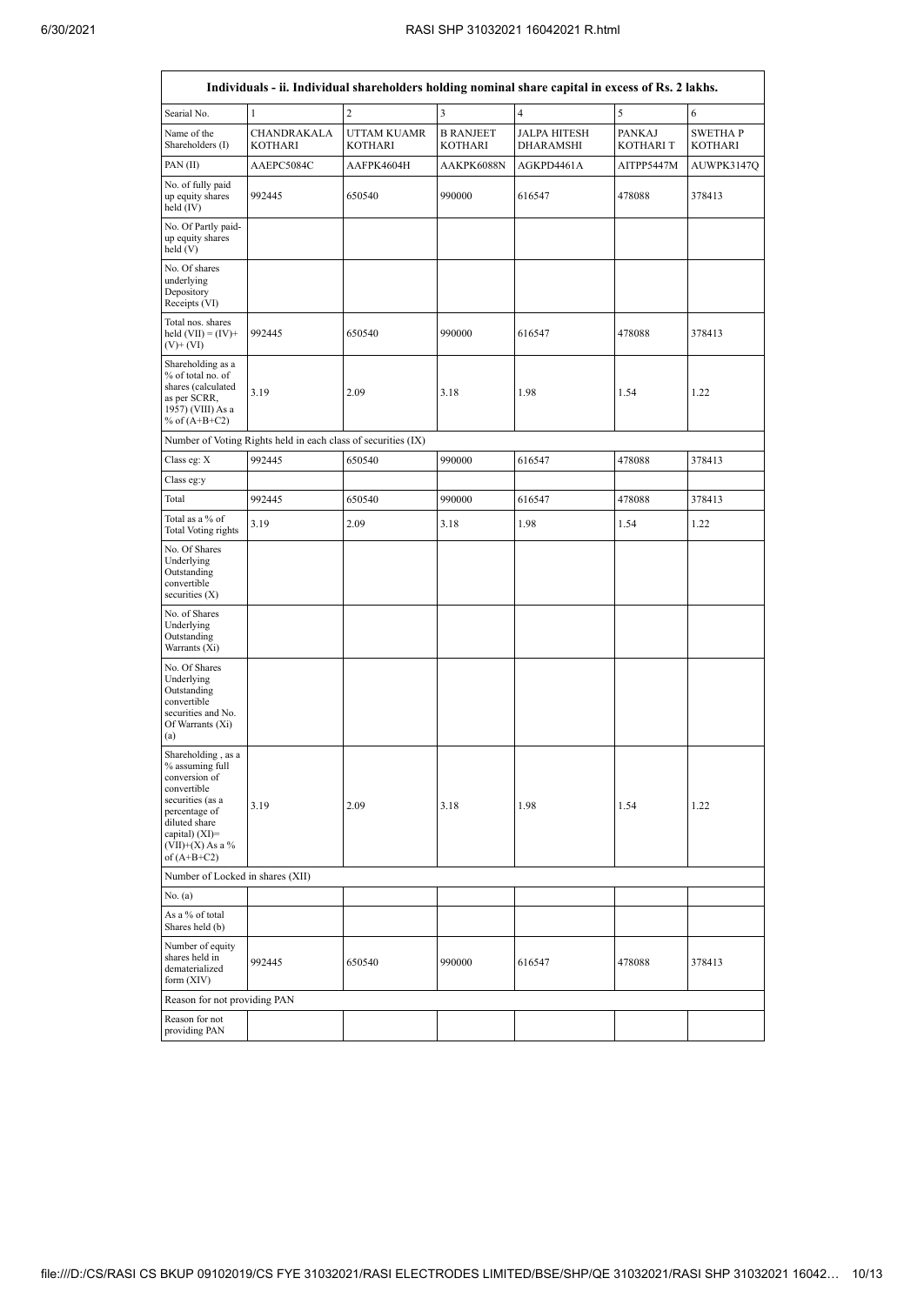|                                                                                                                                                                                        | Individuals - ii. Individual shareholders holding nominal share capital in excess of Rs. 2 lakhs. |
|----------------------------------------------------------------------------------------------------------------------------------------------------------------------------------------|---------------------------------------------------------------------------------------------------|
| Searial No.                                                                                                                                                                            |                                                                                                   |
| Name of the<br>Shareholders (I)                                                                                                                                                        | Click here to go back                                                                             |
| PAN(II)                                                                                                                                                                                | Total                                                                                             |
| No. of fully paid<br>up equity shares<br>held $(IV)$                                                                                                                                   | 4106033                                                                                           |
| No. Of Partly paid-<br>up equity shares<br>held(V)                                                                                                                                     |                                                                                                   |
| No. Of shares<br>underlying<br>Depository<br>Receipts (VI)                                                                                                                             |                                                                                                   |
| Total nos. shares<br>held $(VII) = (IV) +$<br>$(V)$ + $(VI)$                                                                                                                           | 4106033                                                                                           |
| Shareholding as a<br>% of total no. of<br>shares (calculated<br>as per SCRR,<br>1957) (VIII) As a<br>% of $(A+B+C2)$                                                                   | 13.19                                                                                             |
|                                                                                                                                                                                        | Number of Voting Rights held in each class of securities (IX)                                     |
| Class eg: X                                                                                                                                                                            | 4106033                                                                                           |
| Class eg:y                                                                                                                                                                             |                                                                                                   |
| Total                                                                                                                                                                                  | 4106033                                                                                           |
| Total as a % of<br><b>Total Voting rights</b>                                                                                                                                          | 13.19                                                                                             |
| No. Of Shares<br>Underlying<br>Outstanding<br>convertible<br>securities $(X)$                                                                                                          |                                                                                                   |
| No. of Shares<br>Underlying<br>Outstanding<br>Warrants (Xi)                                                                                                                            |                                                                                                   |
| No. Of Shares<br>Underlying<br>Outstanding<br>convertible<br>securities and No.<br>Of Warrants (Xi)<br>(a)                                                                             |                                                                                                   |
| Shareholding, as a<br>% assuming full<br>conversion of<br>convertible<br>securities (as a<br>percentage of<br>diluted share<br>capital) $(XI)=$<br>$(VII)+(X)$ As a %<br>of $(A+B+C2)$ | 13.19                                                                                             |
| Number of Locked in shares (XII)                                                                                                                                                       |                                                                                                   |
| No. (a)                                                                                                                                                                                |                                                                                                   |
| As a % of total<br>Shares held (b)                                                                                                                                                     |                                                                                                   |
| Number of equity<br>shares held in<br>dematerialized<br>form $(XIV)$                                                                                                                   | 4106033                                                                                           |
| Reason for not providing PAN                                                                                                                                                           |                                                                                                   |
| Reason for not<br>providing PAN                                                                                                                                                        |                                                                                                   |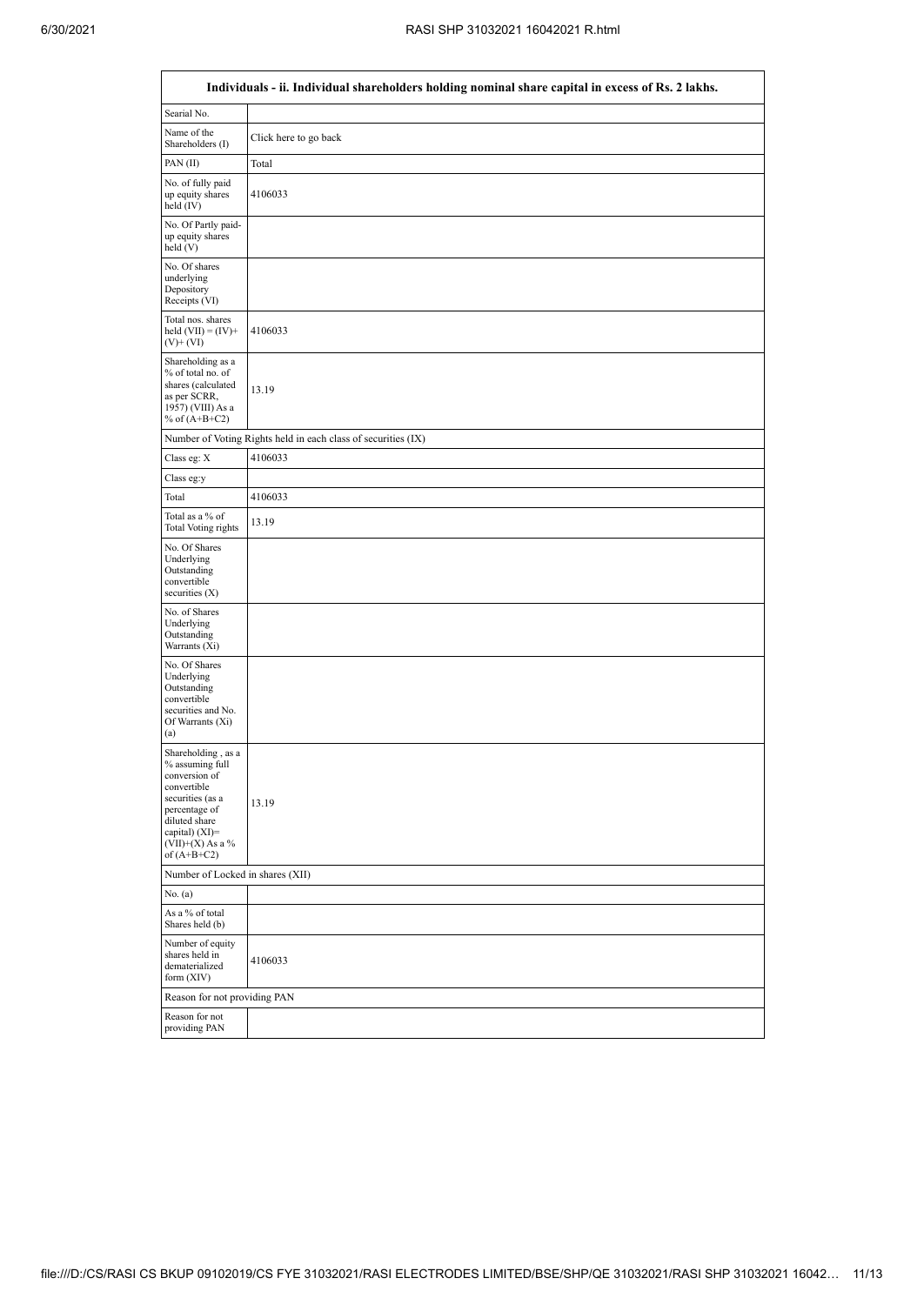|                                                                                                                                                                                      | Any Other (specify)                                           |                            |                     |                |                              |                          |  |  |  |  |  |
|--------------------------------------------------------------------------------------------------------------------------------------------------------------------------------------|---------------------------------------------------------------|----------------------------|---------------------|----------------|------------------------------|--------------------------|--|--|--|--|--|
| Searial No.                                                                                                                                                                          | $\mathbf{1}$                                                  | $\overline{2}$             | 3                   | $\overline{4}$ | 5                            |                          |  |  |  |  |  |
| Category                                                                                                                                                                             | <b>Bodies Corporate</b>                                       | <b>Bodies</b><br>Corporate | Clearing<br>Members | <b>HUF</b>     | Non-Resident Indian<br>(NRI) |                          |  |  |  |  |  |
| Category / More<br>than 1 percentage                                                                                                                                                 | More than 1 percentage of<br>shareholding                     | Category                   | Category            | Category       | Category                     |                          |  |  |  |  |  |
| Name of the<br>Shareholders (I)                                                                                                                                                      | <b>AADRIK DISTRIBUTORS</b><br>PVT. LTD                        |                            |                     |                |                              | Click here to go<br>back |  |  |  |  |  |
| PAN (II)                                                                                                                                                                             | AAECA6320J                                                    |                            |                     |                |                              | Total                    |  |  |  |  |  |
| No. of the<br>Shareholders (I)                                                                                                                                                       | 1                                                             | 32                         | 20                  | 141            | 33                           | 226                      |  |  |  |  |  |
| No. of fully paid<br>up equity shares<br>held (IV)                                                                                                                                   | 449965                                                        | 1077932                    | 52397               | 993723         | 377618                       | 2501670                  |  |  |  |  |  |
| No. Of Partly paid-<br>up equity shares<br>held (V)                                                                                                                                  |                                                               |                            |                     |                |                              |                          |  |  |  |  |  |
| No. Of shares<br>underlying<br>Depository<br>Receipts (VI)                                                                                                                           |                                                               |                            |                     |                |                              |                          |  |  |  |  |  |
| Total nos. shares<br>held $(VII) = (IV) +$<br>$(V)$ + $(VI)$                                                                                                                         | 449965                                                        | 1077932                    | 52397               | 993723         | 377618                       | 2501670                  |  |  |  |  |  |
| Shareholding as a<br>% of total no. of<br>shares (calculated<br>as per SCRR,<br>1957) (VIII) As a<br>% of $(A+B+C2)$                                                                 | 1.45                                                          | 3.46                       | 0.17                | 3.19           | 1.21                         | 8.03                     |  |  |  |  |  |
|                                                                                                                                                                                      | Number of Voting Rights held in each class of securities (IX) |                            |                     |                |                              |                          |  |  |  |  |  |
| Class eg: X                                                                                                                                                                          | 449965                                                        | 1077932                    | 52397               | 993723         | 377618                       | 2501670                  |  |  |  |  |  |
| Class eg:y                                                                                                                                                                           |                                                               |                            |                     |                |                              |                          |  |  |  |  |  |
| Total                                                                                                                                                                                | 449965                                                        | 1077932                    | 52397               | 993723         | 377618                       | 2501670                  |  |  |  |  |  |
| Total as a % of<br><b>Total Voting rights</b>                                                                                                                                        | 1.45                                                          | 3.46                       | 0.17                | 3.19           | 1.21                         | 8.03                     |  |  |  |  |  |
| No. Of Shares<br>Underlying<br>Outstanding<br>convertible<br>securities (X)                                                                                                          |                                                               |                            |                     |                |                              |                          |  |  |  |  |  |
| No. of Shares<br>Underlying<br>Outstanding<br>Warrants (Xi)                                                                                                                          |                                                               |                            |                     |                |                              |                          |  |  |  |  |  |
| No. Of Shares<br>Underlying<br>Outstanding<br>convertible<br>securities and No.<br>Of Warrants (Xi)<br>(a)                                                                           |                                                               |                            |                     |                |                              |                          |  |  |  |  |  |
| Shareholding, as a<br>% assuming full<br>conversion of<br>convertible<br>securities (as a<br>percentage of<br>diluted share<br>capital) (XI)=<br>$(VII)+(X)$ As a %<br>of $(A+B+C2)$ | 1.45                                                          | 3.46                       | 0.17                | 3.19           | 1.21                         | 8.03                     |  |  |  |  |  |
| Number of Locked in shares (XII)                                                                                                                                                     |                                                               |                            |                     |                |                              |                          |  |  |  |  |  |
| No. (a)                                                                                                                                                                              |                                                               |                            |                     |                |                              |                          |  |  |  |  |  |
| As a % of total<br>Shares held (b)                                                                                                                                                   |                                                               |                            |                     |                |                              |                          |  |  |  |  |  |
| Number of equity<br>shares held in<br>dematerialized<br>form (XIV)                                                                                                                   | 449965                                                        | 835732                     | 52397               | 993723         | 377618                       | 2259470                  |  |  |  |  |  |
| Reason for not providing PAN                                                                                                                                                         |                                                               |                            |                     |                |                              |                          |  |  |  |  |  |
| Reason for not<br>providing PAN                                                                                                                                                      |                                                               |                            |                     |                |                              |                          |  |  |  |  |  |